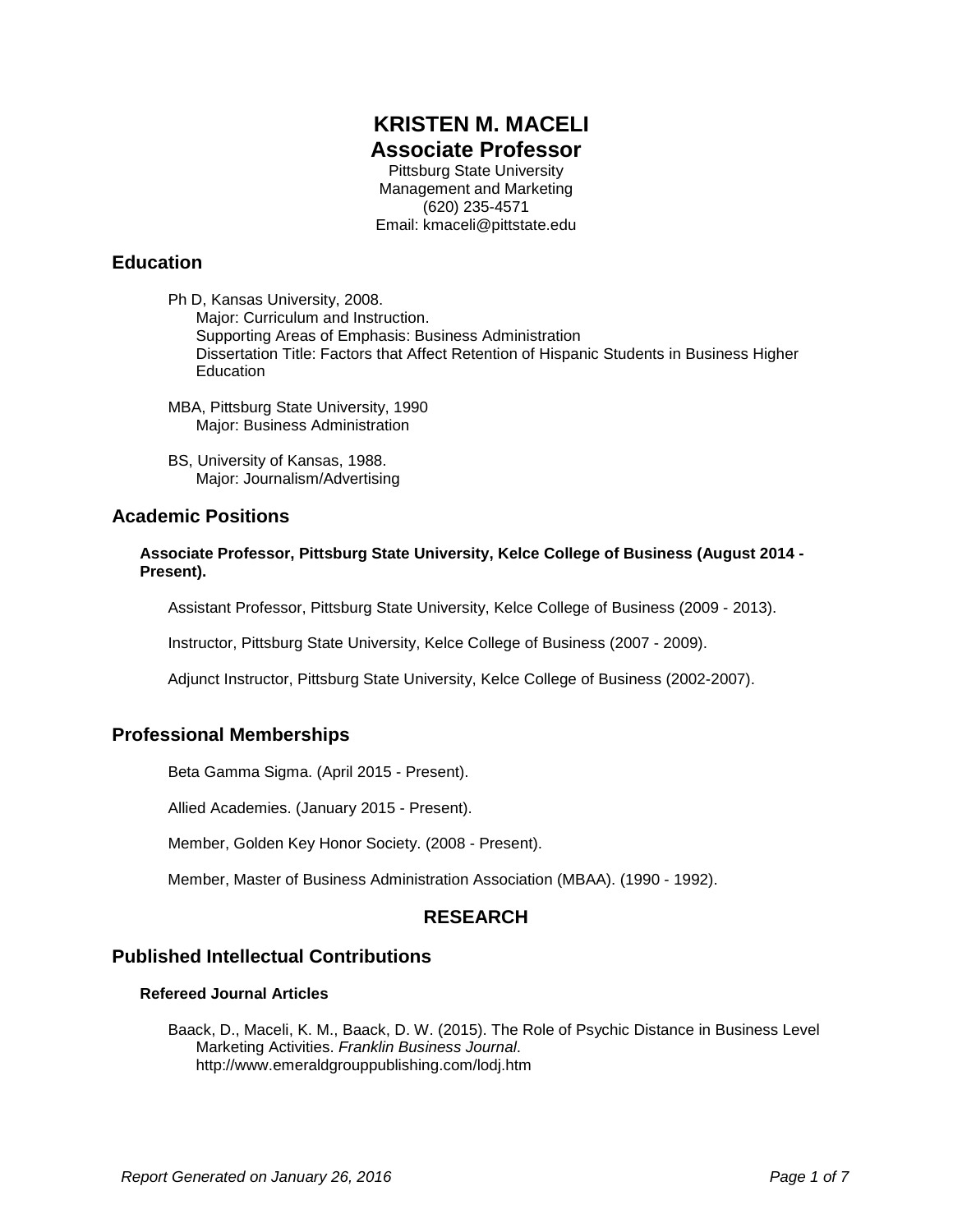- Maceli, K. M., Baack, D., Wachter, M. K. (2015, in press). The Impact of Gender on Electronic Word-of-Mouth Communication. *Academy of Marketing Studies Journal*.
- Maceli, K. M., Baack, D. E. "An Application of Leadership and Management to Sales Management". *Leadership and Organizational Management Journal, 2014*(2), 1-17.
- Baack, D. E., Maceli, K. M. (2013). Attaining and Retaining College Students: The Impact of Environmental and Social Factors. *NEBA 2012 Great Plains Economic and Business Conference Journal, 5*(1).
- Maceli, K. M., Wachter, M. K. (2012). The Changing Role of Media for High School Sports Fans Creates Opportunity for Website Development and Social Media Use. *NEBA 2012 Great Plains Economic and Business Conference Journal, 4*(2).
- Maceli, K. M. (2011). Changes in the Development Process of Mobile Phone Applications Bring Opportunities for Developers and More Options to Consumers. *Journal of Business Case Studies*.
- Maceli, K. M. (2011). Consolidation and Changing Consumer Preferences Impact the Structure and Future of the Publishing Industry. *Journal of Business Case Studies*.
- Maceli, K. M., Fogliasso, C. E., Baack, D. E. (2011). Differences of Students' Satisfaction with College Professors: The Impact of Student Gender on Satisfaction. *Academy of Educational Leadership Journal, 15*(4), 35-45.
- Maceli, K. M., Box, T. M. (2010). Hispanic Students' Success in Business Education. *Academy of Educational Leadership Journal*.

#### **Conference Proceedings**

- Baack, D. E., Baack, D., Maceli, K. M. (2014) *The Role of Psychic Distance in Business Level Marketing Activities*.
- Shen, W., Maceli, K. M. (2014). "The Impact of Gender and National Culture on Electronic Word-of-Mouth Communication". Dallas, TX: Federation of Business Disciplines Conference.
- Maceli, K. M., Baack, D. *An application of leadership and management concepts to sales management* (pp. 20). Association of Collegiate Marketing Educators.
- Maceli, K. M., Baack, D. E. (2012). *Marketing Marketing Textbooks*. Dallas, TX: Association of Collegiate Marketing Educators.
- Maceli, K. M., Baack, D. E. (2010). *Marketing principles and college student retention programs: Applications to Hispanic students*. Dallas, TX: Association of Collegiate Marketing Educators Meetings.
- Harris, E. G., Maceli, K. M. (2010). *The Role of Communication in Nursing Job Satisfaction and Performance Following a Significant Change in Leadership: Implications for Health Care Management*. Association of Collegiate Marketing Educators Conference.

### **Presentations**

Maceli, K. M. (Author & Presenter), Allied Academies Spring Conference, "The Impact of Gender on Electronic Word-of-Mouth Communication," Allied Academies, New Orleans, Louisiana. (April 9, 2015).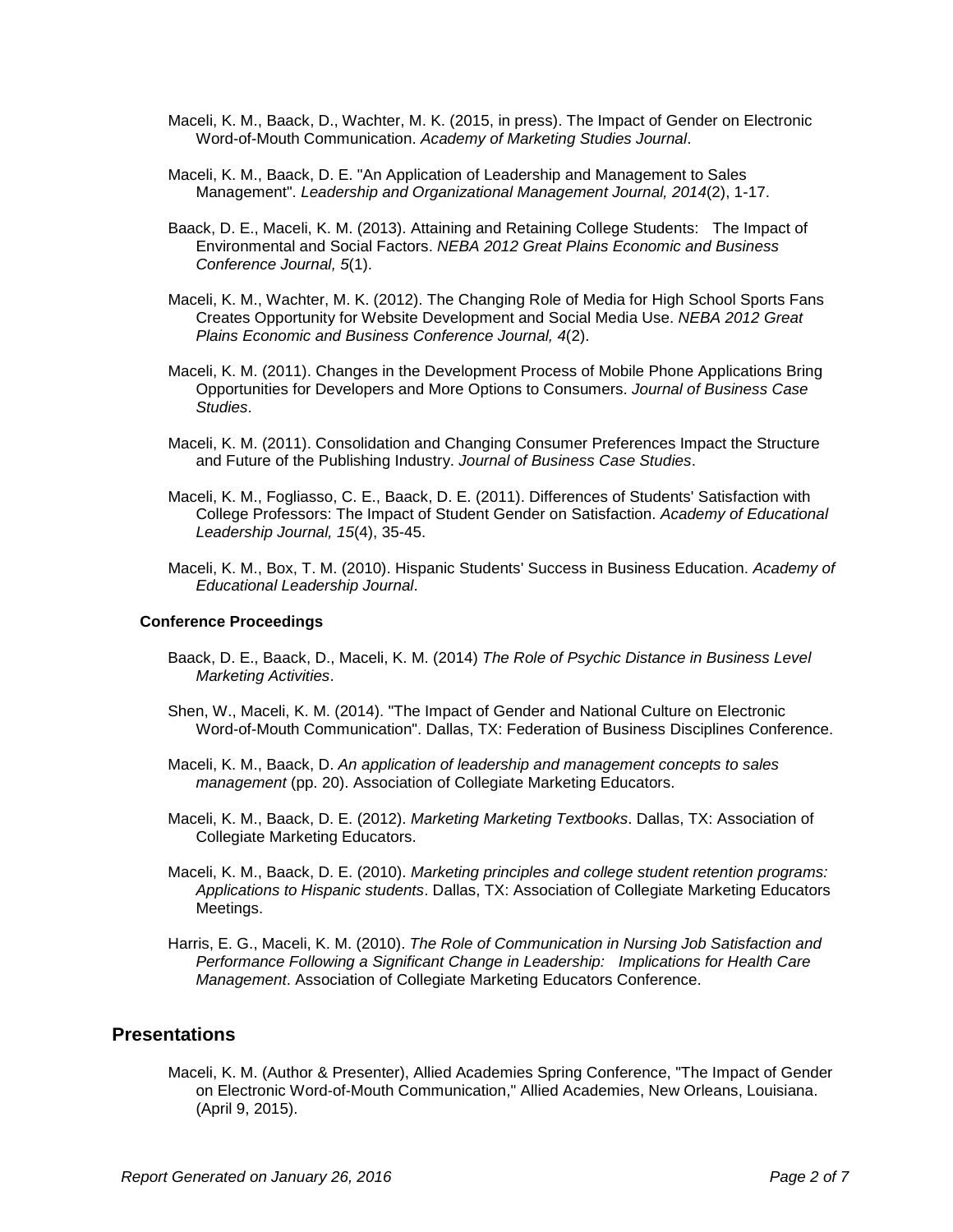- Maceli, K. M., Oxford Women's Leadership Symposium, "Obstacles Women in the United States Face Due to Gender and Age," Oxford Round Table, Oxford, England. (December 8, 2014).
- Maceli, K. M. (Author & Presenter), Association of Collegiate Marketing Educators, ""The Impact of Gender and National Culture on Electronic Word-of-Mouth Communication"," Federation of Business Disciplines Conference, Dallas, TX. (March 2014).
- Maceli, K. M. (Author & Presenter), Baack, D. (Author & Presenter), Association of Collegiate Marketing Educators, "'Marketing Marketing Textbooks'," New Orleans, LA. (2012).
- Maceli, K. M. (Author & Presenter), Wachter, M. K. (Author & Presenter), NEBA 2012 Great Plains Economic and Business Conference, "'The Changing Role of Media for High School Sports Fans Creates Opportunity for Website Development and Social Media Use'," Lincoln, NE. (2012).
- Maceli, K. M. (Author & Presenter), Clute Institute 2011 New Orleans International Academic Conference, "'Changes in the Development Process of Mobile Phone Applications Bring Opportunities for Developers and More Options to Consumers'." (2011).
- Harris, E. G. (Author & Presenter), Maceli, K. M. (Author), Association of Collegiate Marketing Educators Conference, "'The Role of Communication in Nursing Job Satisfaction and Performance Following a Significant Change in Leadership: Implications for Health Care Management'." (2010).

#### **Media Contributions**

#### **Magazine**

Maceli, K. M. (2011). *PSU Career Expo Aids Transition* (5th ed., vol. 1). Southeast Kansas Business Journal.

### **Awards and Honors**

- Distinguished Research Award, Academy of Marketing Studies, Allied Academies, "The Impact of Gender on Electronic word-of-Mouth Communication. (April 9, 2015).
- Best Paper, Personal Selling and Sales Management Track, Association of Collegiate Marketing Educators, " (March 2014).
- Best Paper Award, The Clute Institute, 2011 New Orleans International Academic Conference. "Changes in the Development Process of Mobile Phone Applications Bring Opportunities for Developers and More Options to Consumers."
- Distinguished Research Award, Academy of Educational Leadership. July, 30, 2010. "Differences of Students' Satisfaction with College Professors: The Impact of Student Gender on Satisfaction." Academy of Educational Leadership. (July 2010).

### **Development Activities Attended**

Conference Attendance, "Michael Tilford Diversity," Pittsburg State University, Pittsburg, KANSAS. (October 2015).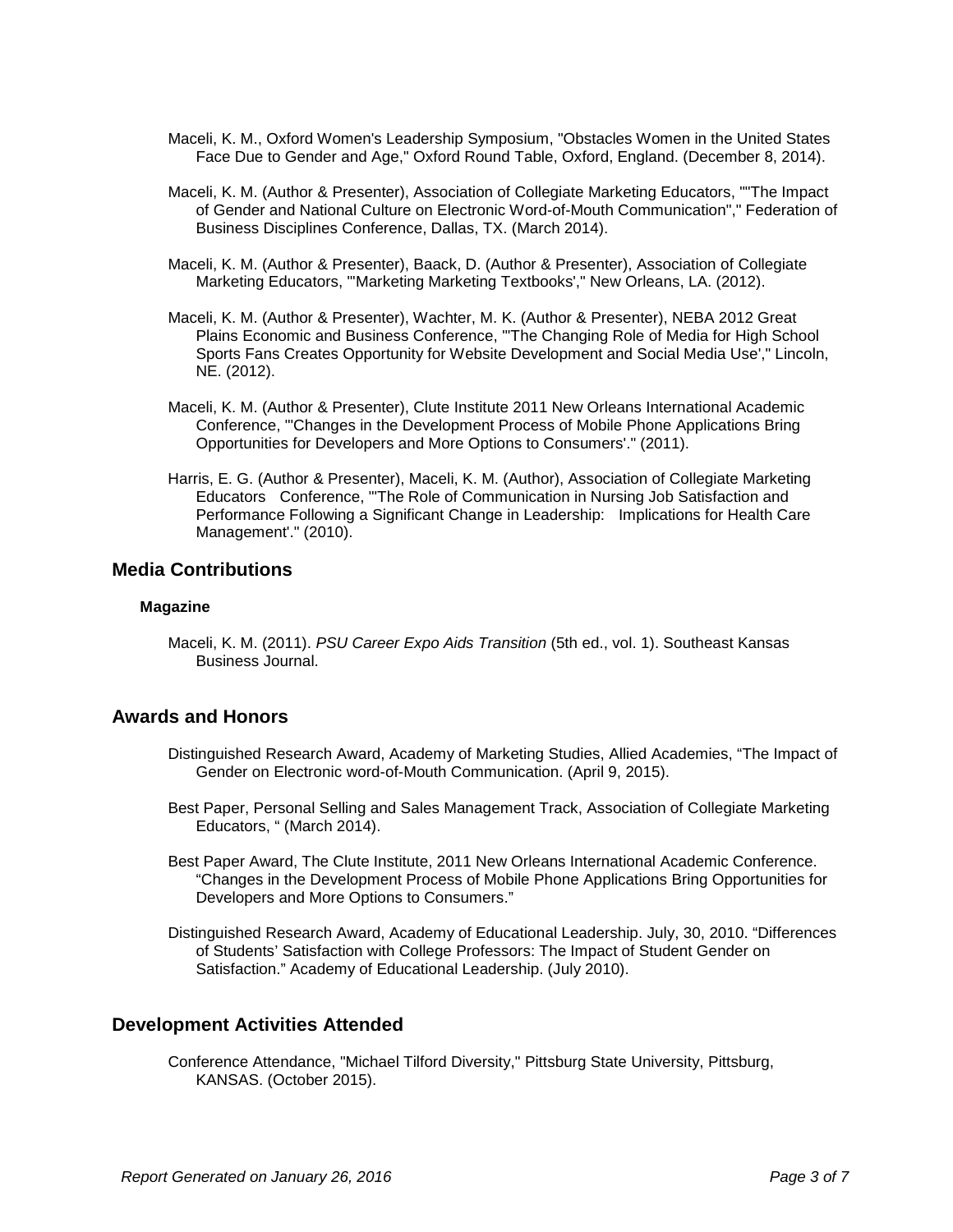- Workshop, "Cheating and Plagiarism in the New Age of Texting, Tweeting, Googling and Mash-Ups," Pittsburg State University, Pittsburg, Kansas. (July 23, 2015).
- Faculty Development, "Provost Reading Group "What the Best College Teachers Do"," Provost, Pittsburg State University. (August 2014 - May 2015).
- Conference Attendance, "AACSB International 2015 The Curriculum Conference: Re(Invent+Think+Design)," AACSB, St. Louis, Missouri, United States. (May 18, 2015 - May 20, 2015).
- Conference Attendance, "Allied Academies New Orleans International Conference," Allied Academies, New Orleans, Louisiana. (April 8, 2015 - April 10, 2015).
- Workshop, "Finding Open Resources," Pittsburg State University. (April 7, 2015).
- Workshop, "How to Integrate Self-Regulated Learning into Your Courses," Pittsburg State University. (March 26, 2015).
- Seminar, "Open Education Resources with Cable Green," Pittsburg State University, Pittsburg, Kansas. (February 27, 2015).
- Workshop, ""Team-Based Learning: Strategies for Getting Started"," Center for Teaching and Learning/Pittsburg State University. (February 10, 2015).
- Conference Attendance, "Oxford's Women's Leadership Symposium," Oxford Leadership, Oxford, England. (December 8, 2014 - December 10, 2014).
- Provost Leadership Class, "Leadership PSU Class of 2014," Pittsburg State University. (August 2013 - May 2014).
- Workshop, "Teaching Digital Natives," Center for Teaching and Learning/Pittsburg State University. (April 2014).
- Conference Attendance, "Association of Collegiate Marketing Educators Annual Conference," Federation of Business Disciplines, Houston, Texas. (March 2014).
- Workshop, "Course Organization and Navigation," Center for Teaching and Learning/Pittsburg State University. (March 2014).
- Workshop, "Study Abroad Showcase," Pittsburg State University. (February 2014).
- Workshop, "How the Brain Learns: Implications for Teaching & Learning," Center for Teaching and Learning/Pittsburg State University. (October 2013).
- Conference Attendance, "NEBA 2012 Great Plains Economic and Business Conference," Lincoln, NE, USA. (October 2012).
- Workshop, "Faculty Professional Development, "Course Redesign"," Pittburg State University, Pittsburg, KS, USA. (August 2012).
- Workshop, "Flipped Classroom: Rethinking the Way You Teach," Center for Teaching and Learning/Pittsburg State University. (August 2012).
- Workshop, "Faculty Professional Development, "Course Redesign," Pittsburg State University, August 2012," Pittsburg, Kansas. (August 17, 2012).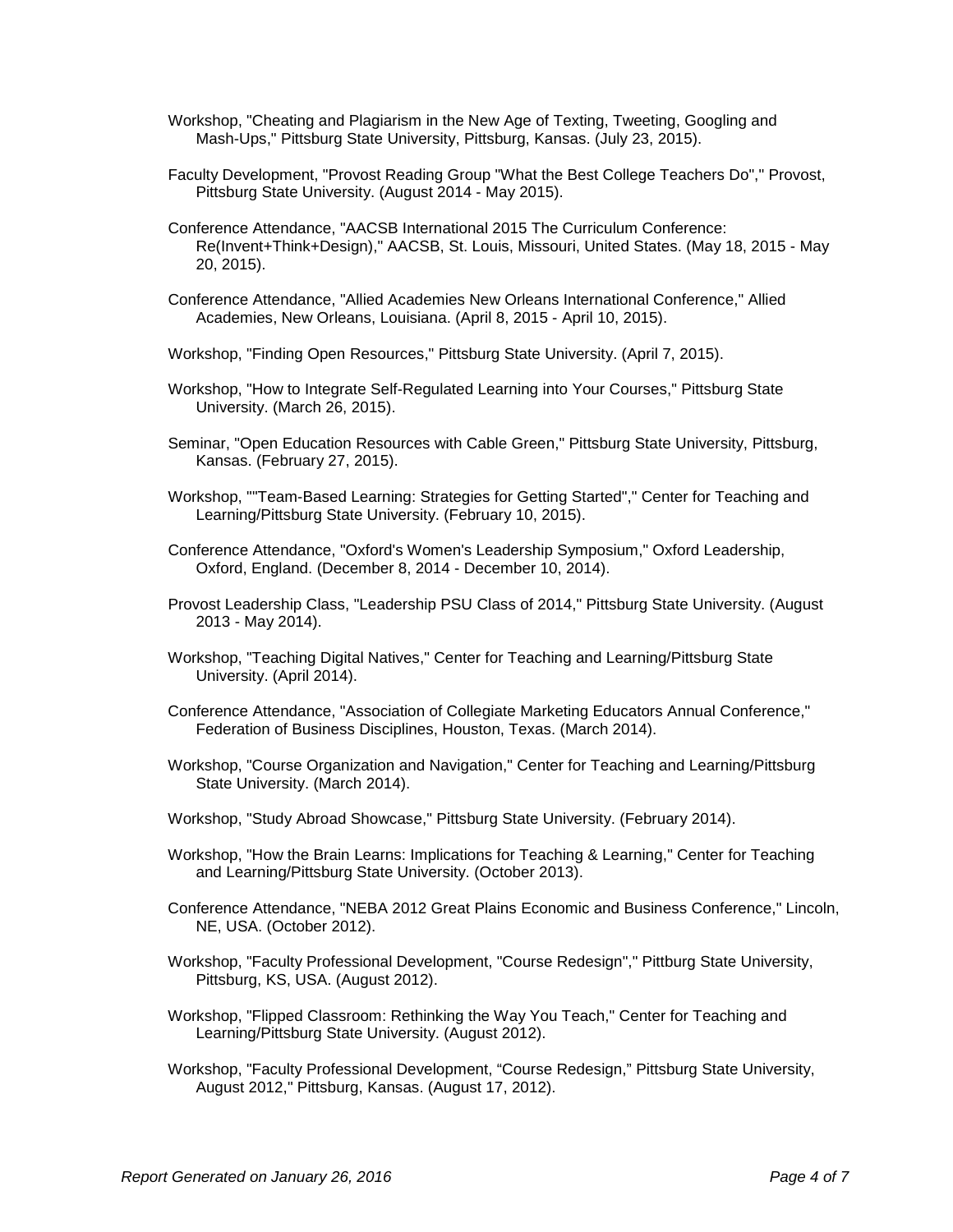- Workshop, "KU Stats Camp, Structural Equation Modeling: Foundations and Extended Applications," Kansas University, Lawrence, KS, USA. (June 2012).
- Workshop, "KU Stats Camp, Structural Equation Modeling: Foundations and Extended Applications, June 2012." (June 4, 2012 - June 8, 2012).
- Workshop, "Qualtrics Workshop," Association of Collegiate Marketing Educators. (March 2012).
- Conference Attendance, "Association of Collegiate Marketing Educators meeting," Association of Collegiate Marketing Educators, New Orleans, LA, USA. (February 2012).
- Conference Attendance, "The Clute Institute New Orleans International Academic Conference," The Clute Institute New Orleans International Academic. (2011).
- Workshop, "Punctuation and Grammar Workshop," Center for Teaching and Learning/Pittsburg State University. (October 2011).
- Workshop, "Brown Bad Advising Workshop," Center for Teaching and Learning/Pittsburg State University. (September 2011).
- Workshop, "The Innovative University: Changing DNA of Higher Ed," Center for Teaching and Learning/Pittsburg State University. (September 2011).
- Workshop, "HERI Summer Institute University of California Los Angeles," Summer Institute University of California Los Angeles. (July 2011).
- Workshop, "HERI Summer Institute University of California Los Angeles," Los Angeles, California. (July 25, 2011 - July 28, 2011).
- Conference Attendance, ""Retention of Hispanic Students in Higher Education," Enrollment Committee," Pittsburg State University, Pittsburg, KS, USA. (December 2010).
- Conference Attendance, "Association of Collegiate Marketing Educators meeting," Association of Collegiate Marketing Educators, Dallas, TX, USA. (2010).
- Workshop, "Diversity in the PSU Classroom," Center for Teaching and Learning/Pittsburg State University. (September 2010).
- Workshop, "Writing Across the Curriculum Punctuation and Grammar," Center for Teaching and Learning/Pittsburg State University. (September 2010).
- Workshop, "Texas A & M Summer Statistics Workshop, Structural Equation Modeling," Texas A & M, College Station, TX, USA. (May 2010).
- Workshop, "Texas A & M Summer Statistics Workshop, College Station, Texas, Structural Equation Modeling," College Station, Texas. (May 24, 2010 - May 28, 2010).
- Conference Attendance, "Michael Tilford Conference on Diversity and Multiculturalism," Kansas University, Lawrence, KS, USA. (2009).
- Conference Attendance, "Michael Tilford Conference on Diversity and Multiculturalism," Kansas University, Lawrence, KS, USA. (2009).
- Workshop, "HERI Summer Institute University of California Los Angeles." (August 2008).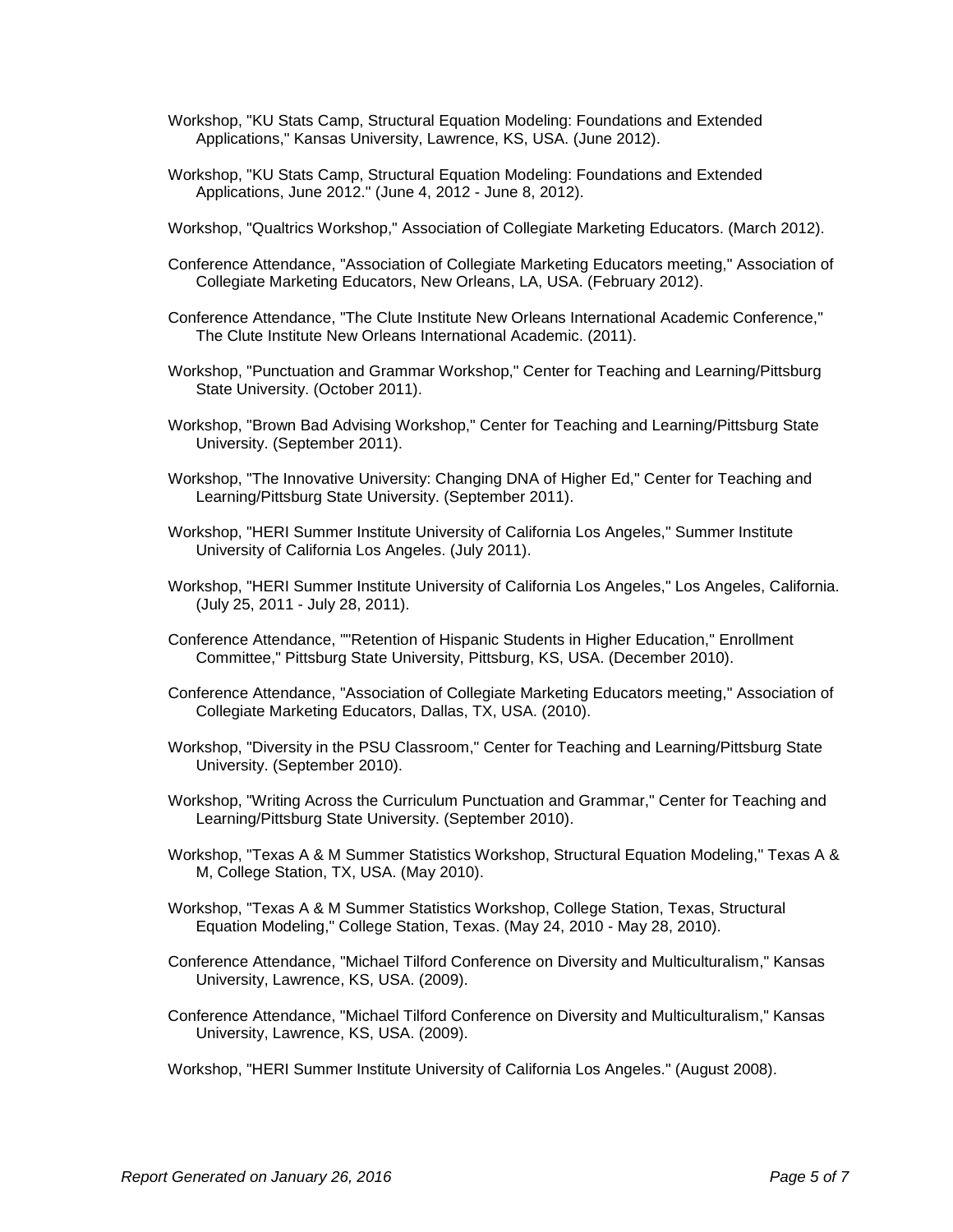Workshop, "HERI Summer Institute University of California Los Angeles," Los Angeles, California. (July 24, 2008 - July 28, 2008).

### **Awards and Honors**

Beta Gamma Sigma. (March 2015).

Exceptional Ranking 2014.

Exceptional Ranking 2012.

# **TEACHING**

# **Teaching Experience**

#### **Pittsburg State University**

Basic Marketing using the Gates/Lumen Courseware, 1 course. MGMKT 101, INTRODUCTION TO BUSINESS, 10 courses. MGMKT 327, ORGANIZATIONAL THEORY/BEHAVIOR, 3 courses. MGMKT 330, BASIC MARKETING, 41 courses. MGMKT 532, MARKETING CHANNEL MANAGEMENT, 10 courses. MGMKT 600, TP:INTERNSHIP, 11 courses.

# **SERVICE**

## **Department Service**

Committee Member, Prospective Student Task Force. (August 2014 - Present).

Committee Member, Gates/Lumen Courseware Challenge Grant. (October 2014 - January 2016).

Faculty Representative, Majors Fair. (November 2014 - November 2015).

Volunteer, Rumble in the Jungle. (October 2015).

Committee Member, Scholarship Committee. (August 2014 - August 2015).

### **College Service**

Faculty Development Committee. (August 2015 - Present).

Committee Member, Enactus Board of Advisors. (December 2014 - Present).

Committee Member, Scholarship Committee. (2007 - 2016).

Committee Chair, Undergraduate Curriculum Committee. (August 2015 - August 2016).

Undergraduate Curriculum Committee. (August 2014 - August 2016).

Committee Member, Undergraduate Curriculum Committee. (2013).

Committee Chair, Faculty Development Committee. (2012 - 2013).

Committee Member, Faculty Development Committee. (2010 - 2013).